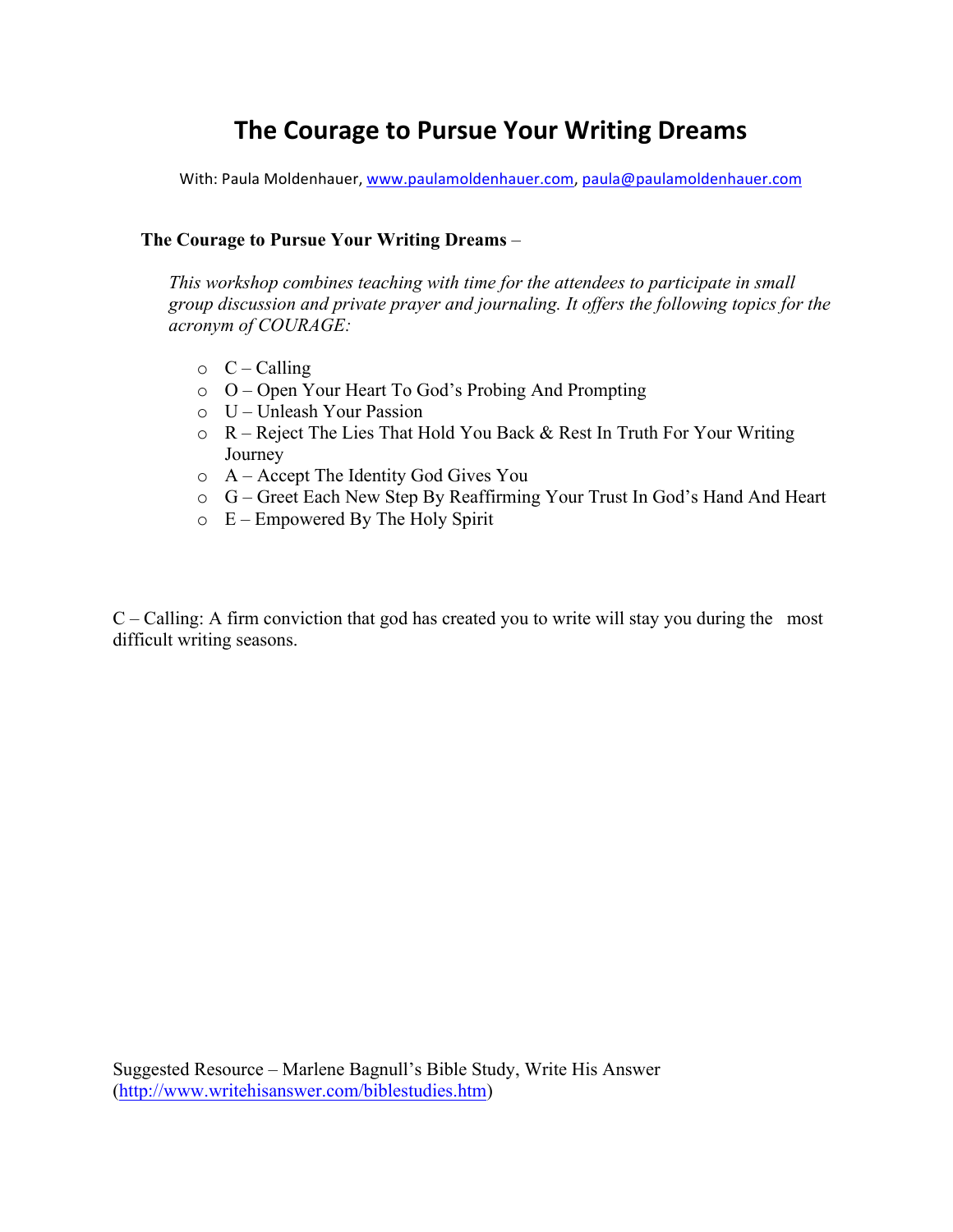O - Open Your Heart to God's Prodding and Prompting

Resources: *Praying God's Word* by Beth Moore; *The Bondage Breaker* by Neil Anderson; *Breaking Free* by Beth Moore

U – Unleash Your Passion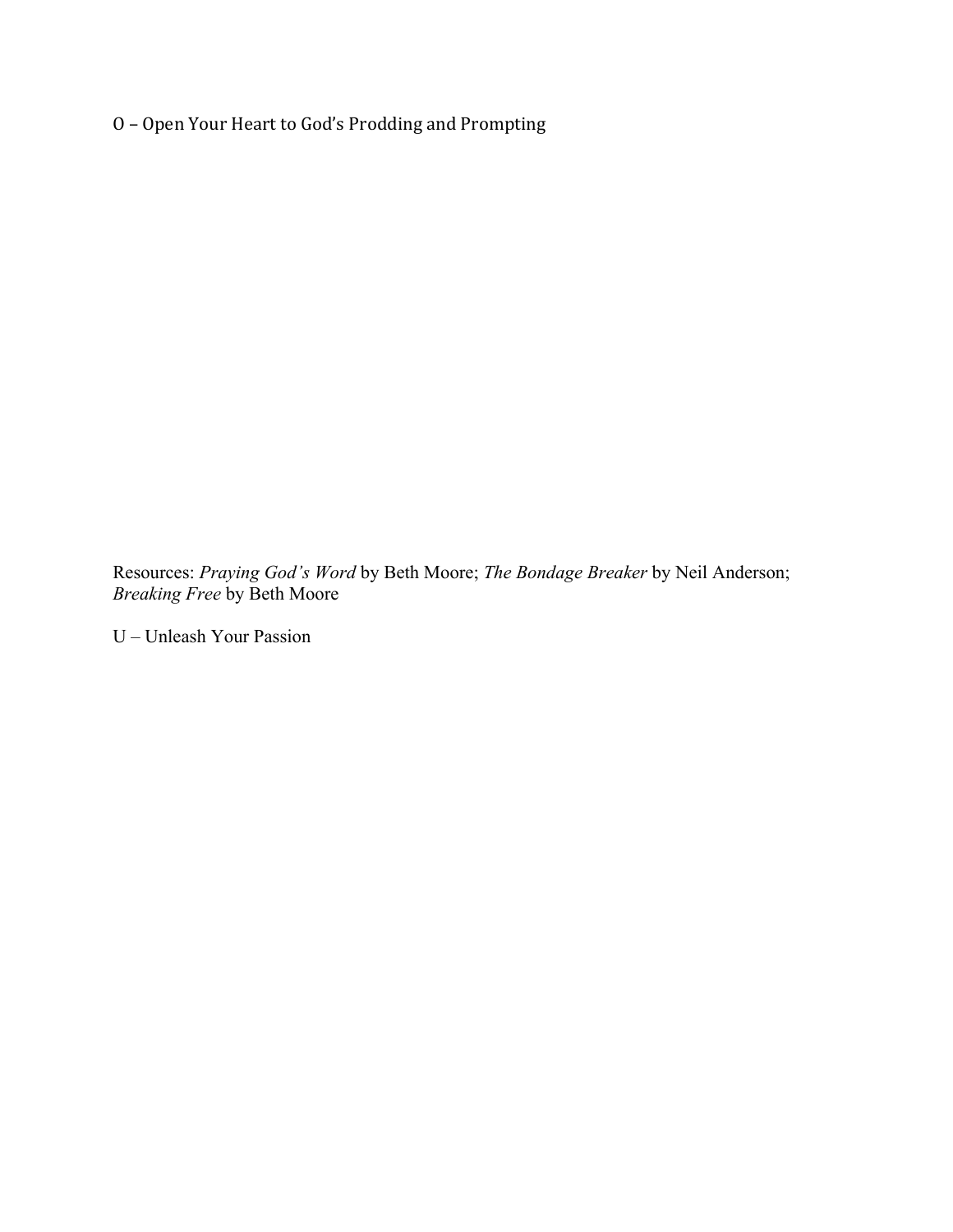R - Reject The Lies That Hold You Back And Rest In God's Truth For Your Writing Journey.

A - Accept The Identity God Gives You

Resource: *Victory Over the Darkness* by Neil Anderson; www.ficm.org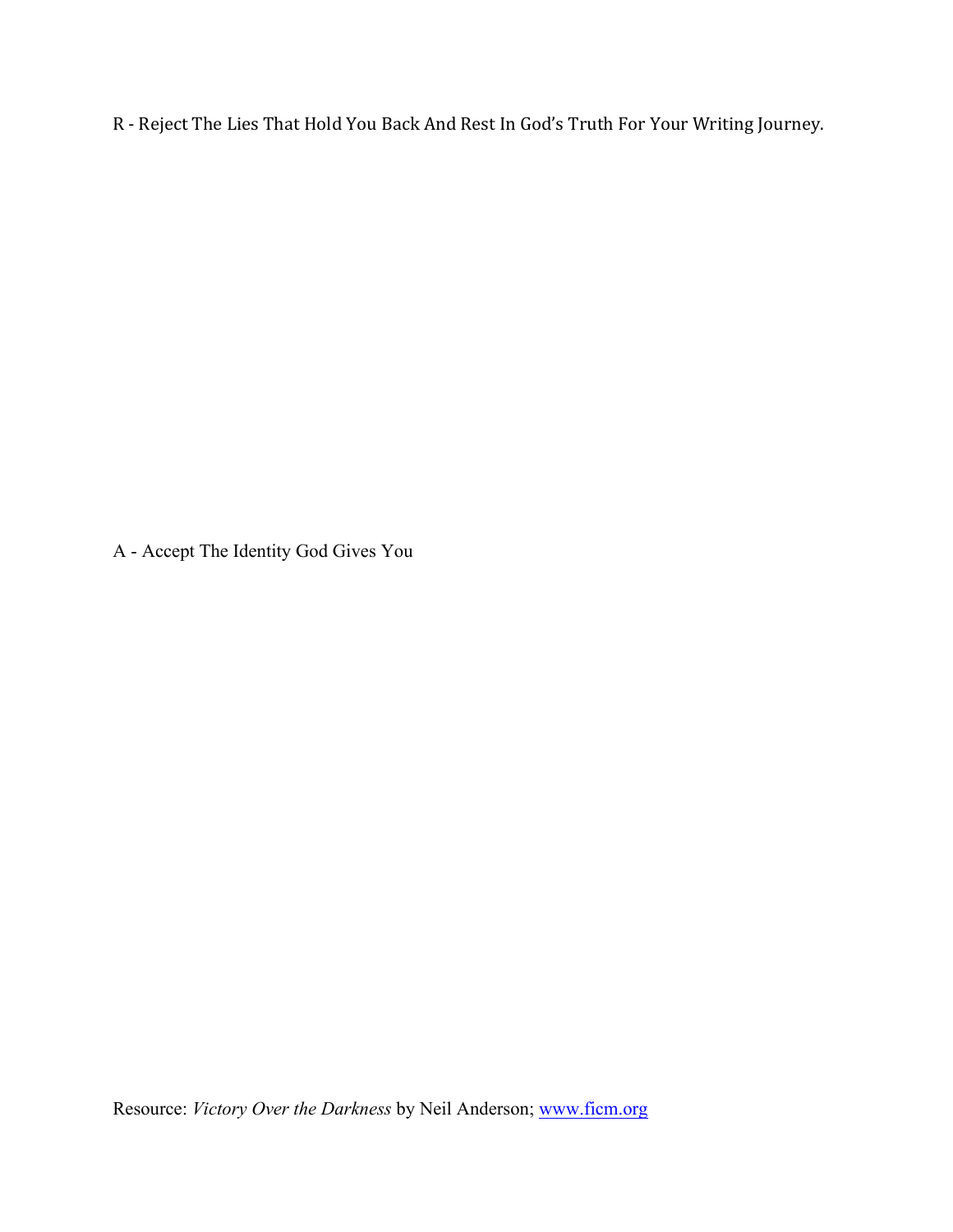G – Greet Each New Step By Reaffirming Your Trust In God's Hand And Heart

E – Empowered By The Holy Spirit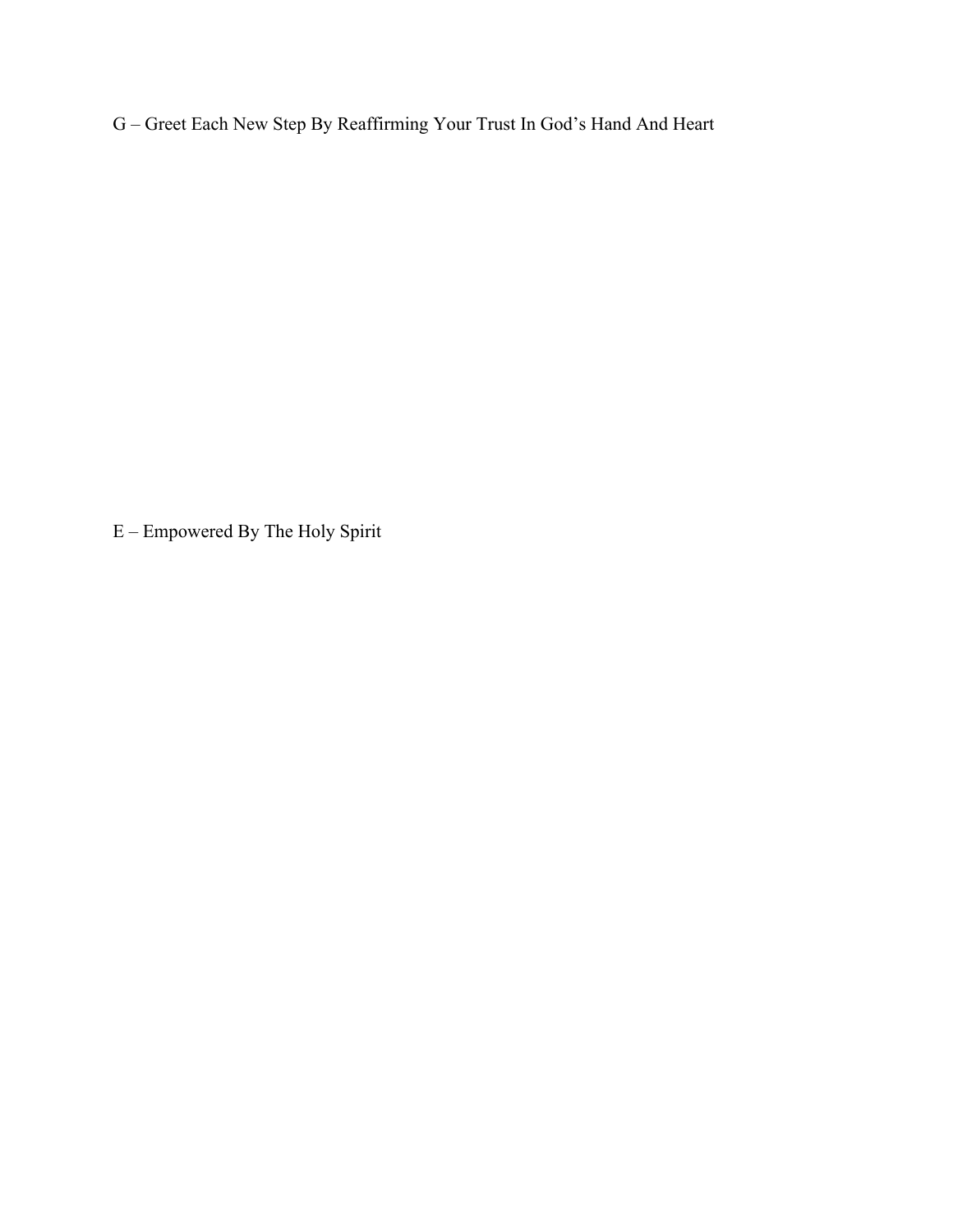## **The Courage to Pursue Your Writing Dreams - Extra Resources**

### **Quotes For Courage**

*My inadequacies aren't all there is to me, within me resides God's very nature of love, compassion, boldness, and wisdom and this is actually more central to who I am than any of my shortcomings. ~Dwight Edwards*

*All our fret and worry is caused by calculating without God. ~Oswald Chambers*

*You are not the source—you are the instrument. ~M. Gantt*

*It is not about me making my mark, but Him making His mark on me. ~ M. Gantt*

*Put on the new self, which is being renewed in the knowledge and image of the Creator. ~The Apostle Paul*

*I will lead you on the best pathway for your life. I will guide you and watch over you. ~God (Psalm 32:8)*

*God is attracted to weakness. He can't resist those who humbly and honestly admit how desperately they need Him. Our weakness, in fact, makes room for His power. ~Jim Cymbala*

*Deeper than our sin, deeper than our pain, deeper than our fears is something clean, pure, and Godly within us that ceaselessly yearns to know and reflect God. ~Dwight Edwards*

*We slander God by our very eagerness to work for Him without knowing Him. ~Oswald Chambers*

*Live in Him, rooted and built up in Him, strengthened in the faith. ~The Apostle Paul*

*Faith is unutterable trust in God, trust that never dreams He will not stand by us. ~Oswald Chambers*

*If there is any remnant of human conceit left, it always says 'I can't.' ~Oswald Chambers*

*You are the fragrance of Christ . . . You are Christ's letter written for all to read . . . ~Paraphrased from the writings of the Apostle Paul*

*God is reminding me that He is sufficient, even when I could just curl up and cry and hide from the world and all He's called me to do. He is victorious. He is good. He is sufficient. And He lives in me. In my weakness He is strong. ~Paula Moldenhauer*

*Let the rabbit disappear (worried, cowardly) . . . underneath is a child of God, strong, radiant, wise, beautiful, and drenched with joy. ~Paraphrased from C.S. Lewis*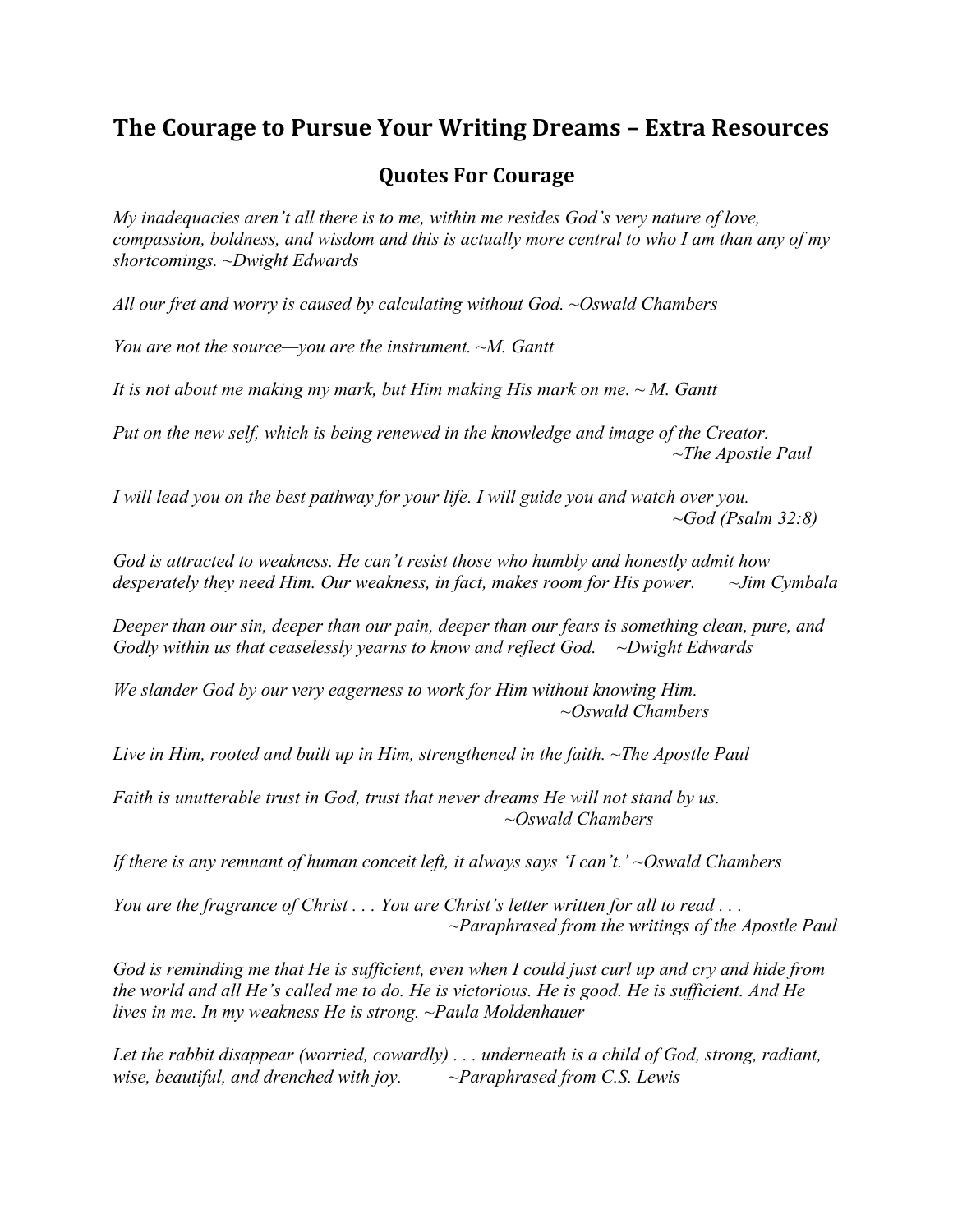## **Re-wiring**

Original document found at: https://ficm.org/wp-content/uploads/2013/04/Truth-About-Me.pdf

| Our old 'programming' -                                                                                                                   | What is TRUE about me.                                                                                |
|-------------------------------------------------------------------------------------------------------------------------------------------|-------------------------------------------------------------------------------------------------------|
| <b>How I FEEL/THINK about</b>                                                                                                             | What GOD'S WORD Says About Me.                                                                        |
| myself.                                                                                                                                   | This is TRUTH!!                                                                                       |
| I renounce the LIE that:                                                                                                                  | I declare the Truth that IN CHRIST:                                                                   |
| I am unlovable.                                                                                                                           | <b>I AM VERY LOVED!</b>                                                                               |
|                                                                                                                                           | John 15:9; Rom. 8:35-39; Eph. 2:4-6; I John 3:1a, 4:10, 10                                            |
| I am unacceptable.                                                                                                                        | I AM ACCEPTED!                                                                                        |
|                                                                                                                                           | John 15:15-16; Eph. 1:3-6                                                                             |
| I am unworthy.                                                                                                                            | <b>I AM RIGHTEOUS!</b>                                                                                |
|                                                                                                                                           | Rom. 8:31-34; I Cor. 6:19-20; II Cor. 5:21                                                            |
| I am inadequate.                                                                                                                          | <b>I AM ADEQUATE!</b>                                                                                 |
|                                                                                                                                           | II Cor. 2:14; 3:5-6; 12:9; Phil. 4:13                                                                 |
| I am a failure.                                                                                                                           | <b>I AM VICTORIUS!</b>                                                                                |
|                                                                                                                                           | Rom. 8:37; II Cor. 2:14; I John 5:4                                                                   |
| I am fearful.                                                                                                                             | <b>I AM FREE FROM FEAR!</b>                                                                           |
|                                                                                                                                           | Ps. 4:8; 27:1; 32:7; II Tim. 1:7; I John 4:18                                                         |
| I am anxious.                                                                                                                             | <b>I AM CONTENT!</b>                                                                                  |
|                                                                                                                                           | Ps. 4:8; 37:5; Phil.4:6-7, 11; Heb. 13:5; I Pet. 5:7                                                  |
| I am weak.                                                                                                                                | <b>I AM STRONG IN CHRIST!</b>                                                                         |
|                                                                                                                                           | Acts 1:8; II Cor. 12:9-10; Eph. 1:19; 3:16; Phil. 4:13                                                |
| I am not very smart or good enough.                                                                                                       | <b>I HAVE GOD'S WISDOM!</b>                                                                           |
|                                                                                                                                           | John 15:15; 16:13-14; I Cor. 1:30; James 1:5; I John 2:20-21, 27                                      |
| I am in bondage.                                                                                                                          | <b>I AM FREE!</b>                                                                                     |
|                                                                                                                                           | John 8:32, 36; II Cor. 3:17; Gal. 5:1, 13a                                                            |
| I am unwanted and belong to no one.                                                                                                       | I HAVE BEEN ADOPTED BY GOD AND AM HIS CHILD!                                                          |
|                                                                                                                                           | Rom. 8:16, 17; Gal.4:5-7; I John 3:2                                                                  |
| I feel guilty.                                                                                                                            | I AM TOTALLY FORGIVEN!                                                                                |
|                                                                                                                                           | Eph. 1:7; 2:13; Col. 1:14                                                                             |
| I am depressed                                                                                                                            | <b>I HAVE THE JOY OF THE LORD!</b>                                                                    |
|                                                                                                                                           | John 15:11; 17:13; Rom. 15:13; I John 1:4                                                             |
| There is nothing special about me.                                                                                                        | I HAVE BEEN CHOSEN, SET APART BY GOD!                                                                 |
|                                                                                                                                           | John 15:16; I Cor. 1:30; 6:11; I Peter 2:9                                                            |
| I am hopeless.                                                                                                                            | <b>I HAVE ALL THE HOPE I NEED!</b>                                                                    |
|                                                                                                                                           | Rom. 8:20-25; 15:4, 13; Col. 1:26-27; I Peter 1:3                                                     |
| I feel condemned.                                                                                                                         | <b>I AM BLAMELESS!</b>                                                                                |
|                                                                                                                                           | John 3:18; 5:24; Rom. 8:1                                                                             |
| I am alone.                                                                                                                               | <b>I AM NEVER ALONE!</b>                                                                              |
|                                                                                                                                           | Rom. 8:38-39; Heb. 13:5                                                                               |
| I can't reach God.                                                                                                                        | I HAVE ACCESS TO GOD ---- anytime!                                                                    |
|                                                                                                                                           | Eph. 2:18; Heb. 4:14-16: I Peter 2:5, 9; I John 5:14-15                                               |
| I am afraid of Satan.                                                                                                                     | I HAVE AUTHORITY OVER SATAN!                                                                          |
|                                                                                                                                           | Col. 1:13; I John 4:4; Rev. 12:7-11                                                                   |
| I have no confidence.                                                                                                                     | I HAVE ALL THE CONFIDENCE I NEED!<br>Prov.3:26; 14:26; 28:1; Eph. 3:12; Phil. 1:6; Heb. 10:19; I John |
|                                                                                                                                           | 5:14                                                                                                  |
| $1 - \frac{1}{2}$ , $1 - \frac{1}{2}$ , $1 - \frac{1}{2}$ , $1 - \frac{1}{2}$ , $1 - \frac{1}{2}$ , $1 - \frac{1}{2}$ , $1 - \frac{1}{2}$ | $(1 \text{ C}_{22} \text{ C}_{11} \text{ C}_{22} \text{ T}_{122}^{\text{t}} \text{ 1.14})$            |

I am a temple in which God's Holy Spirit dwells. (1 Cor. 6:19; 2 Tim. 1:14)

Adapted from writings of Neil Anderson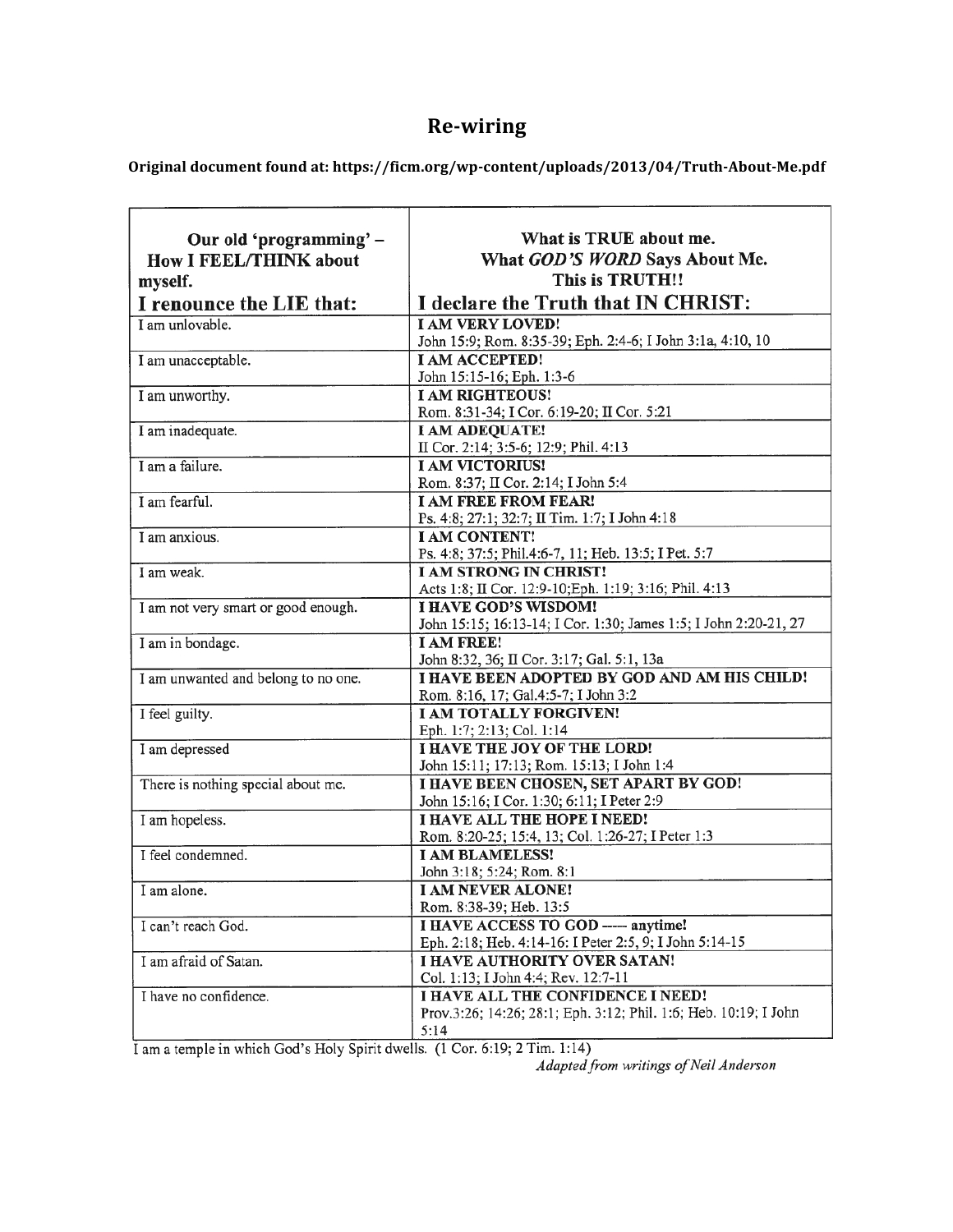# **Go to Scriptures for Courage**

### **I** am accepted...

**John 1:12** 

I am God's child.

**John 15:15** 

As a disciple, I am a friend of Jesus Christ.

**Romans 5:1** 

**I** have been justified.

**1 Corinthians 6:17** 

I am united with the Lord, and I am one with Him in spirit.

**1 Corinthians 6:19-20**

I have been bought with a price and I belong to God.

**1 Corinthians 12:27**

**I** am a member of Christ's body.

**Ephesians 1:3-8**

I have been chosen by God and adopted as His child.

**Colossians 1:13-14**

**I** have been redeemed and forgiven of all my sins.

**Colossians 2:9-10**

**I** am complete in Christ.

**Hebrews 4:14-16**

**I have direct access to the throne of grace through Jesus Christ.**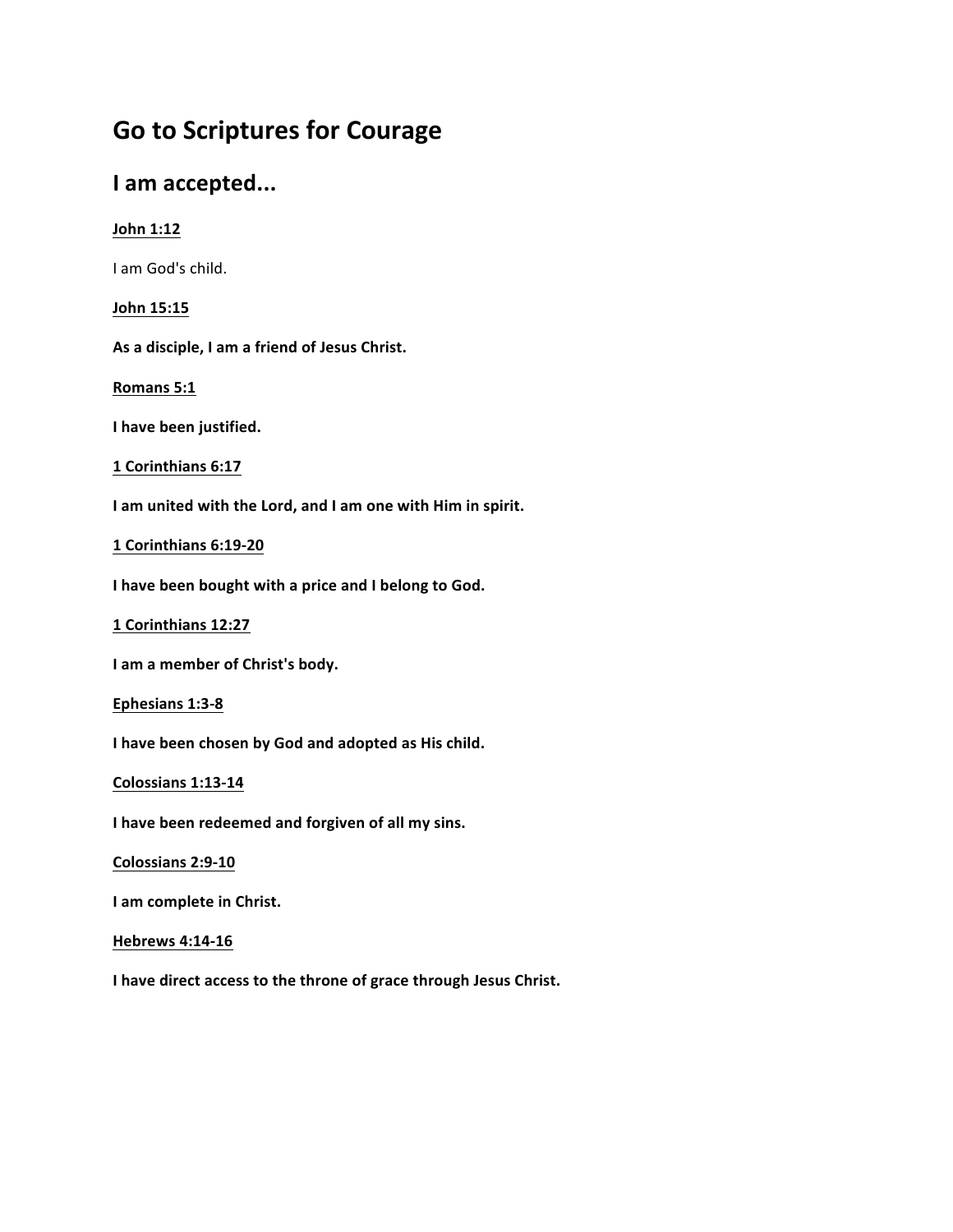### **l** am secure...

#### **Romans 8:1-2**

**I** am free from condemnation.

#### **Romans 8:28**

**I** am assured that God works for my good in all circumstances.

#### **Romans 8:31-39**

I am free from any condemnation brought against me and I cannot be separated from the love of God.

**2 Corinthians 1:21-22**

**I** have been established, anointed and sealed by God.

**Colossians 3:1-4**

**I am hidden with Christ in God.** 

**Philippians 1:6** 

**I** am confident that God will complete the good work He started in me.

**Philippians 3:20**

**I am a citizen of heaven.**

#### **2 Timothy 1:7**

I have not been given a spirit of fear but of power, love and a sound mind.

**1 John 5:18**

I am born of God and the evil one cannot touch me.